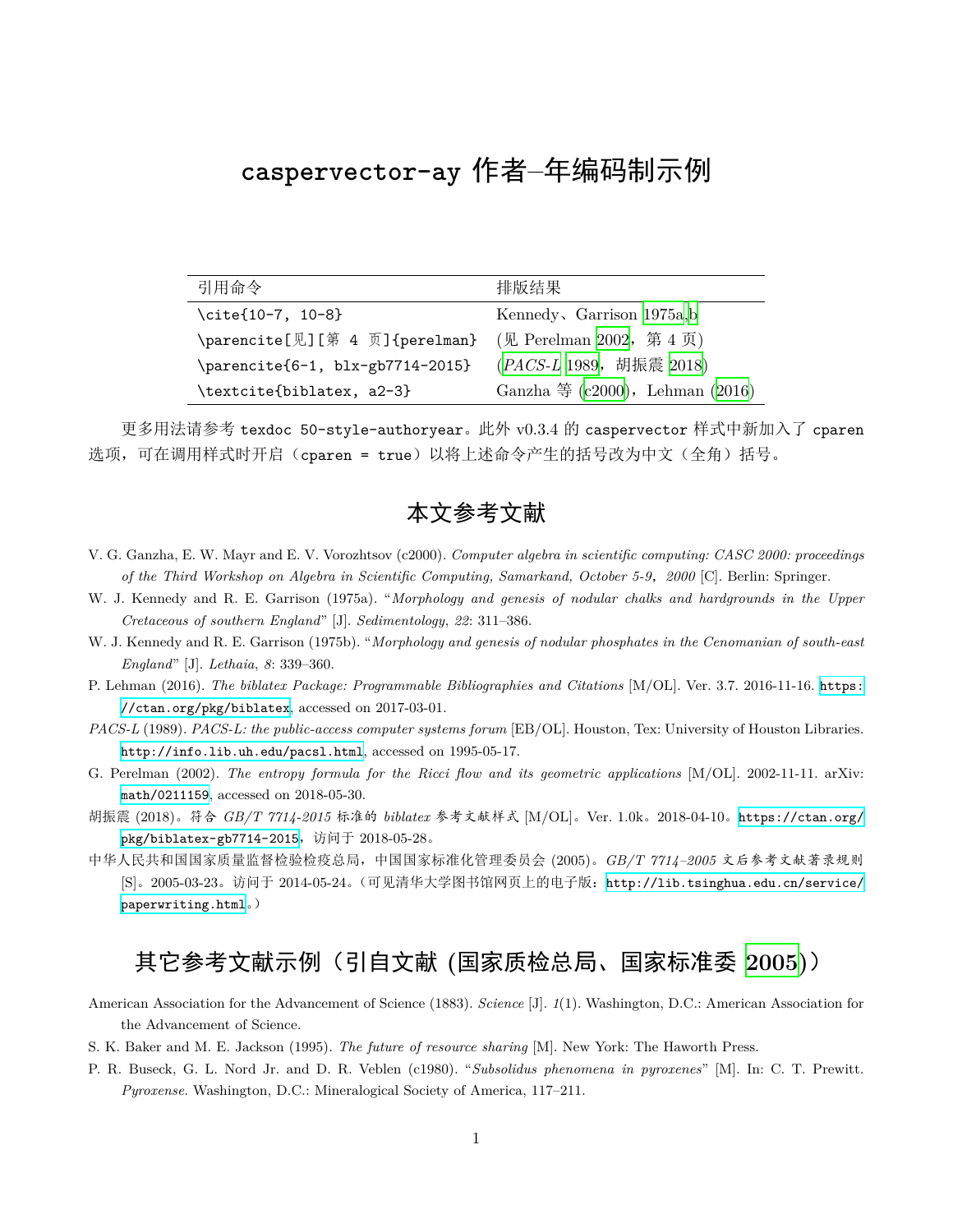- R. B. Calms (1965). *Infrared spectroscopic studies on solid oxygen* [D]. Berkeley: Univ. of California.
- P. Caplan (1993). "*Cataloging internet resources*" [J]. *The Public Access Computer Systems Review*, *4*(2): 61–66.
- B. E. Chernik (1982). *Introduction to library services for library technicians* [M]. Littleton, Colo.: Libraries Unlimited, Inc..
- M. Christine (1998). "*Plant physiology: plant biology in the Genome Era*" [J/OL]. *Science*, *281*: 331–332. [http://www.](http://www.sciencemag.org/cgi/collection/anatmorp) [sciencemag.org/cgi/collection/anatmorp](http://www.sciencemag.org/cgi/collection/anatmorp), accessed on 1998-09-23.
- D. Crane (1972). *Invisible college* [M]. Chicago: Univ. of Chicago Press.
- W. Crawford and M. Gorman (1995). *Future libraries: dreams, madness & reality* [M]. Chicago: American Library Association.
- L. Dowler (1995). "*The research university's dilemma: resource sharing and research in a transinstitutional environment*" [J]. *Journal Library Administration*, *21*(1/2): 5–26.
- M. E. Fourney (c1971). "*Advances in holographic photoelasticity*" [C]. In: American Society of Mechanical Engineers, Applied Mechanics Division. *Symposium on Applications of Holography in Mechanics, August 23–25, 1971, University of Southern California, Los Angeles, California*. New York: ASME, 17–38.
- J. A. Hewitt (1984). "*Technical services in 1983*" [J]. *Library Resource Services*, *28*(3): 205–218.
- A. Hopkinson (1999). *UNIMARC and metadsta: Dublin Core* [EB/OL]. <http://www.ifla.org/IV/ifla64/138-161e.htm>, accessed on 1999-12-08.
- International Federation of Library Association and Institutions (1977). *Names of persons: national usages for entry in catalogues* [M]. 3rd ed. London: IFLA International Office for UBC.
- H. Kanamori (1998). "*Shaking without quaking*" [J]. *Science*, *279*(5359): 2063–2064.
- P. Kime and F. Charette (2016). *Biber: A backend bibliography processor for biblatex* [M/OL]. Ver. 2.7. 2016-12-05. [https:](https://ctan.org/pkg/biber) [//ctan.org/pkg/biber](https://ctan.org/pkg/biber), accessed on 2017-03-01.
- A. Koseki, H. Momose, M. Kawahito *et al.* (2002). *Compiler* [P/OL]. US: 828402. 2002-05-25. [http://FF&p=1&u=netahtml/](http://FF&p=1&u=netahtml/PTO/search-bool.html&r=5&f=G&l=5&col=AND&d=PG01&sl=IBM.AS.&0S=AN/IBM&RS=AN/) [PTO/search-bool.html&r=5&f=G&l=5&col=AND&d=PG01&sl=IBM.AS.&0S=AN/IBM&RS=AN/](http://FF&p=1&u=netahtml/PTO/search-bool.html&r=5&f=G&l=5&col=AND&d=PG01&sl=IBM.AS.&0S=AN/IBM&RS=AN/), accessed on 2002-02-28.
- D. J. des Marais, H. Strauss, R. E. Summons *et al.* (1992). "*Carbon isotope evidence for the stepwise oxidation of the Proterozoic environment*" [J]. *Nature*, *359*: 605–609.
- G. Martin (1966). "*Control of electronic resources in Australia*" [M]. In: L. W. Pattle and B. J. Cox. *Electronic resources: selection and bibliographic control*. New York: The Haworth Press, 85–96.
- S. W. Metcalf (1998). "*The Tort Hall air emission study*" [C/OL]. In: *The International Congress on Hazardous Waste, Atlanta Marriott Marquis Hotel, Atlanta, Georgia, June 5–8, 1995: impact on human and ecological health*. [http:](http://atsdrl.atsdr.cdc.gov:8080/cong95.html) [//atsdrl.atsdr.cdc.gov:8080/cong95.html](http://atsdrl.atsdr.cdc.gov:8080/cong95.html), accessed on 1998-09-22.
- J. A. O'Brien (1994). *Introduction to information systems* [M]. 7th ed. Burr Ridge, Ill.: Irwin.
- Online Computer Library Center, Inc. (2000). *History of OCLC* [EB/OL]. [http://www.oclc.org/about/history/default.](http://www.oclc.org/about/history/default.htm) [htm](http://www.oclc.org/about/history/default.htm), accessed on 2000-01-08.
- P. Z. Peebles Jr. (2001). *Probability, random variable, and random signal principles* [M]. 4th ed. New York: McGraw Hill.
- T. M. Piggot (1990). *The cataloguer's way through AACR2: from document receipt to document retrieval* [M]. London: The Library Association.
- H. J. Rood (2001). *Logic and structured design for computer programmers* [M]. 3rd ed. Brooks/Cole-Thomson Learning.
- E. M. Rosenthall (1963). *Proceedings of the Fifth Canadian Mathematical Congress, University of Montreal, 1961* [C]. Toronto: University of Toronto Press.
- Scitor Corporation (c1983). *Project scheduler* [CP/DK]. Sunnyvale, Calif.: Scitor Corporation.
- M. F. Stieg (1981). "*The information needs of historians*" [J]. *College and Research Libraries*, *42*(6): 549–560.
- R. Tachibana, S. Shimizu, S. Kobayshi *et al.* (2002). *Electronic watermarking method and system* [P/OL]. US: 6,915,001. 2002-04-25. [http://patftuspto.gov/nemcgi/nph-Parser?Sectl=PT02&Sect2=HITOFF&p=1&u=/netahmrl/search](http://patftuspto.gov/nemcgi/nph-Parser?Sectl=PT02&Sect2=HITOFF&p=1&u=/netahmrl/search-bool.huml&r=1&f=G&1=50&col=AND&d=ptxt&sl=)[bool.huml&r=1&f=G&1=50&col=AND&d=ptxt&sl='Electronic+watermarking+method+systern' .TTL.&OS=TTL/](http://patftuspto.gov/nemcgi/nph-Parser?Sectl=PT02&Sect2=HITOFF&p=1&u=/netahmrl/search-bool.huml&r=1&f=G&1=50&col=AND&d=ptxt&sl=), accessed on 2002-05-28.
- D. L. Turcotte (1992). *Fractals and chaos in geology and geophysics* [M/OL]. New York: Cambridge University Press. <http://www.seg.org/reviews/mccorm30.html>, accessed on 1998-09-23.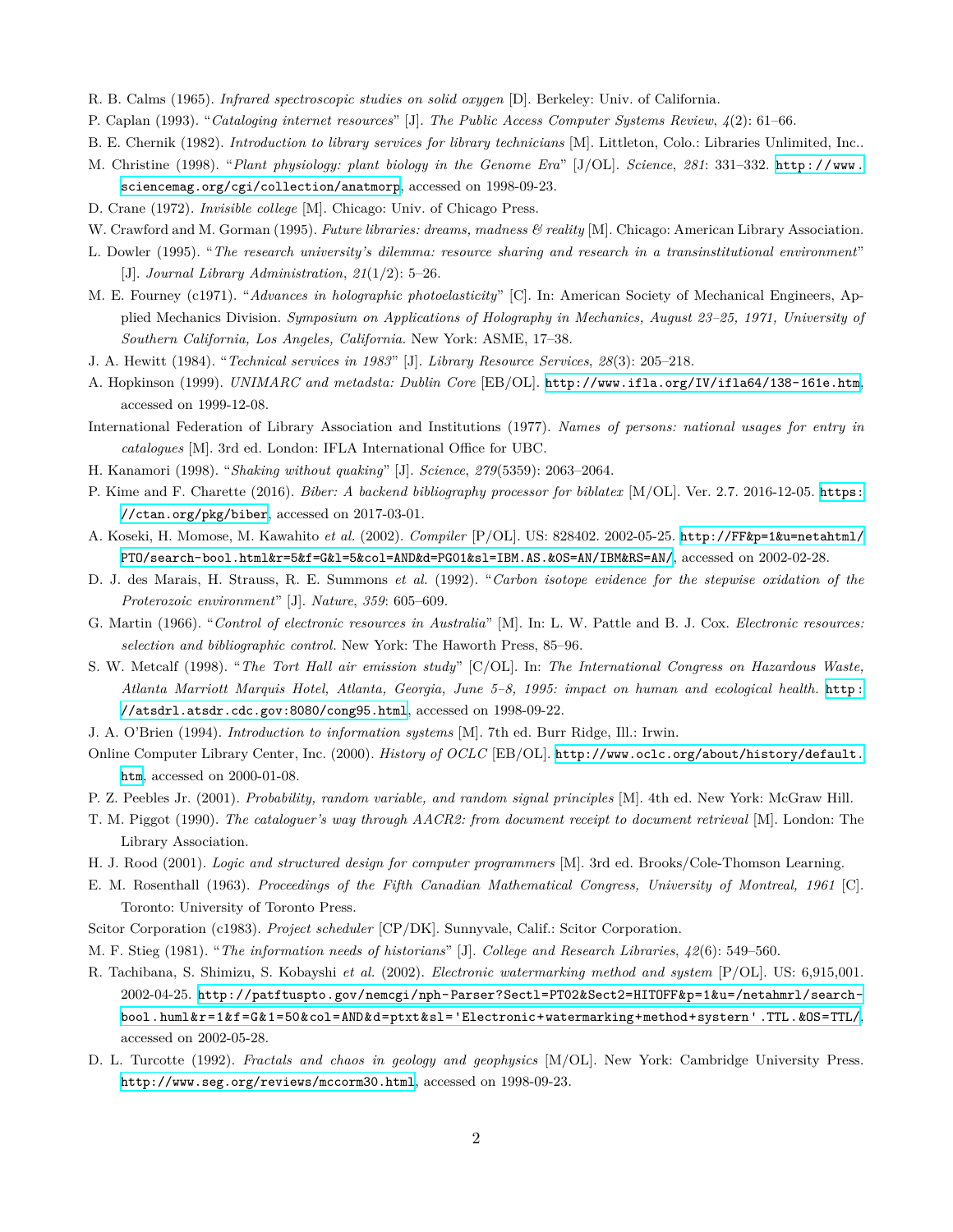U.S. Department of Transportation Federal Highway Administration (1990). *Guidelines for handling excavated acid-producing materials, PB 91-194001* [R]. Springfield: U.S. Department of Commerce National Information Service.

L. Weinstein and M. N. Swertz (1974). "*Pathogenic properties of invading microorganism*" [M]. In: W. A. Sodeman Jr. and W. A. Sodeman. *Pathologic physiology: mechanisms of disease*. Philadelphia: Saunders, 745–772.

World Health Organization (1970). *Factors regulating the immune response: report of WHO Scientific Group* [R]. Geneva: WHO.

S. A. Yufin, ed. (2001). *Geoecology and computers: proceedings of the Third International Conference on Advance of Computer Methods in Geotechnical and Geoenvironmental Engineering, Moscow, Russia, February 1–4, 2000* [C]. Rotterdam: A. A. Balkema.

G. 昂温,P. S. 昂温 (1988)。外国出版史 [M]。陈生铮 译。北京:中国书籍出版社。

白书农 (1998)。"植物开花研究"[M]。出自:李承森。植物科学进展。北京:高等教育出版社,146–163。

陈晋镳, 张惠民, 朱士兴 等 (1980)。"蓟县震旦亚界研究" [M]。出自: 中国地质科学院天津地质矿产研究所。中国震旦亚界。 天津:天津科学技术出版社,56–114。

程根伟 (1999)。"*1998* 年长江洪水的成因与减灾对策"[M]。出自:许厚泽,赵其国。长江流域洪涝灾害与科技对策。北京:科 学出版社,32–36。

丁文祥 (2000)。"数字革命与竞争国际化"[N]。中国青年报,2000-11-20。

傅刚,赵承,李佳路 (2000)。"大风沙过后的思考"[N/OL]。北京青年报,2000-04-12。[http://www.bjyouth.com.cn/Bgb/](http://www.bjyouth.com.cn/Bgb/20000412/GB/4216%5ED0412B1401.htm) [20000412/GB/4216%5ED0412B1401.htm](http://www.bjyouth.com.cn/Bgb/20000412/GB/4216%5ED0412B1401.htm),访问于 2005-07-12。

顾炎武 (1982)。昌平山水记;京东考古录 [M]。北京:北京古籍出版社。

广西壮族自治区林业厅 (1993)。广西自然保护区 [M]。北京:中国林业出版社。

国家标准局信息分类编码研究所 (1988)。"*GB/T 2659–1986* 世界各国和地区名称代码"[S]。出自:全国文献工作标准化技术 委员会。文献工作国家标准汇编:*3*。北京:中国标准出版社,59–92。

韩吉人 (1985)。"论职工教育的特点"[G]。出自:中国职工教育研究会。职工教育研究论文集。北京:人民教育出版社,90–99。 河北绿洲生态环境科技有限公司 (2001)。一种荒漠化地区生态植被综合培育种植方法 [P/OL]。中国:01129210.5。2001-10-24。

<http://211.152.9.47/sipoasp/zlijs/hyjs-yx-new.asp?recid=01129210.5&leixin>,访问于 2002-05-28。

江向东 (1999)。"互联网环境下的信息处理与图书管理系统解决方案"[J/OL]。情报学报,*18*(2):4。[http://www.chinainfo.](http://www.chinainfo.gov.cn/periodical/qbxb/qbxb99/qbxb990203) [gov.cn/periodical/qbxb/qbxb99/qbxb990203](http://www.chinainfo.gov.cn/periodical/qbxb/qbxb99/qbxb990203),访问于 2000-01-18。

姜锡洲 (1989)。一种温热外敷药制备方案 [P]。中国:88105607.3。1989-07-26。

蒋有绪,郭泉水,马娟 等 (1998)。中国森林群落分类及其群落学特征 [M]。北京:科学出版社。

李炳穆 (2000)。"理想的图书馆员和信息专家的素质与形象"[J]。图书情报工作,(2):5–8。

李晓东,张庆红,叶瑾琳 (1999)。"气候学研究的若干理论问题"[J]。北京大学学报:自然科学版,*35*(1):101–106。

刘彻东 (1998)。"中国的青年刊物: 个性特色为本"[J]。中国出版, (5): 33-39。

刘加林 (1993)。多功能一次性压舌板 [P]。中国:92214985.2。1993-04-14。

刘武,郑良,姜础 (1999)。"元谋古猿牙齿测量数据的统计分析及其在分类研究上的意义"[J]。科学通报,*44*(23):2481–2488。 刘勰 (1995)。文心雕龙译注 [M]。陆侃如,牟世金 译注。齐鲁书社。

马克思 (1982)。"关于《工资、价格和利润》的报告札记"[M]。出自:马克思,恩格斯。马克思恩格斯全集: 第 44 卷。北京: 人民出版社,505。

莫少强 (1999)。"数字式中文全文文献格式的设计与研究"[J/OL]。情报学报,*18*(4):1–6。[http://periodical.wanfangdata.](http://periodical.wanfangdata.com.cn/periodical/qbxb/qbxb99/qbxb9904/990407.htm) [com.cn/periodical/qbxb/qbxb99/qbxb9904/990407.htm](http://periodical.wanfangdata.com.cn/periodical/qbxb/qbxb99/qbxb9904/990407.htm),访问于 2001-07-08。

尼葛洛庞帝 (1996)。数字化生存 [M]。胡冰,范海燕 译。海口:海南出版社。

裴丽生 (1981)。"在中国科协学术期刊编辑工作经验交流会上的讲话"[C]。出自:中国科协学术期刊编辑工作经验交流会资料 选。北京:中国科学技术协会工作部,2–10。

全国文献工作标准化技术委员会第七分委员会 (1986)。*GB/T 5795–1986* 中国标准书号 [S]。北京:中国标准出版社。

孙玉文 (2000)。汉语变调构词研究 [D]。北京:北京大学出版社。

唐绪军 (1999)。报业经济与报业经营 [M]。北京:新华出版社,117–121。

陶仁骥 (1984)。"密码学与数学"[J]。自然杂志,*7*(7):527。